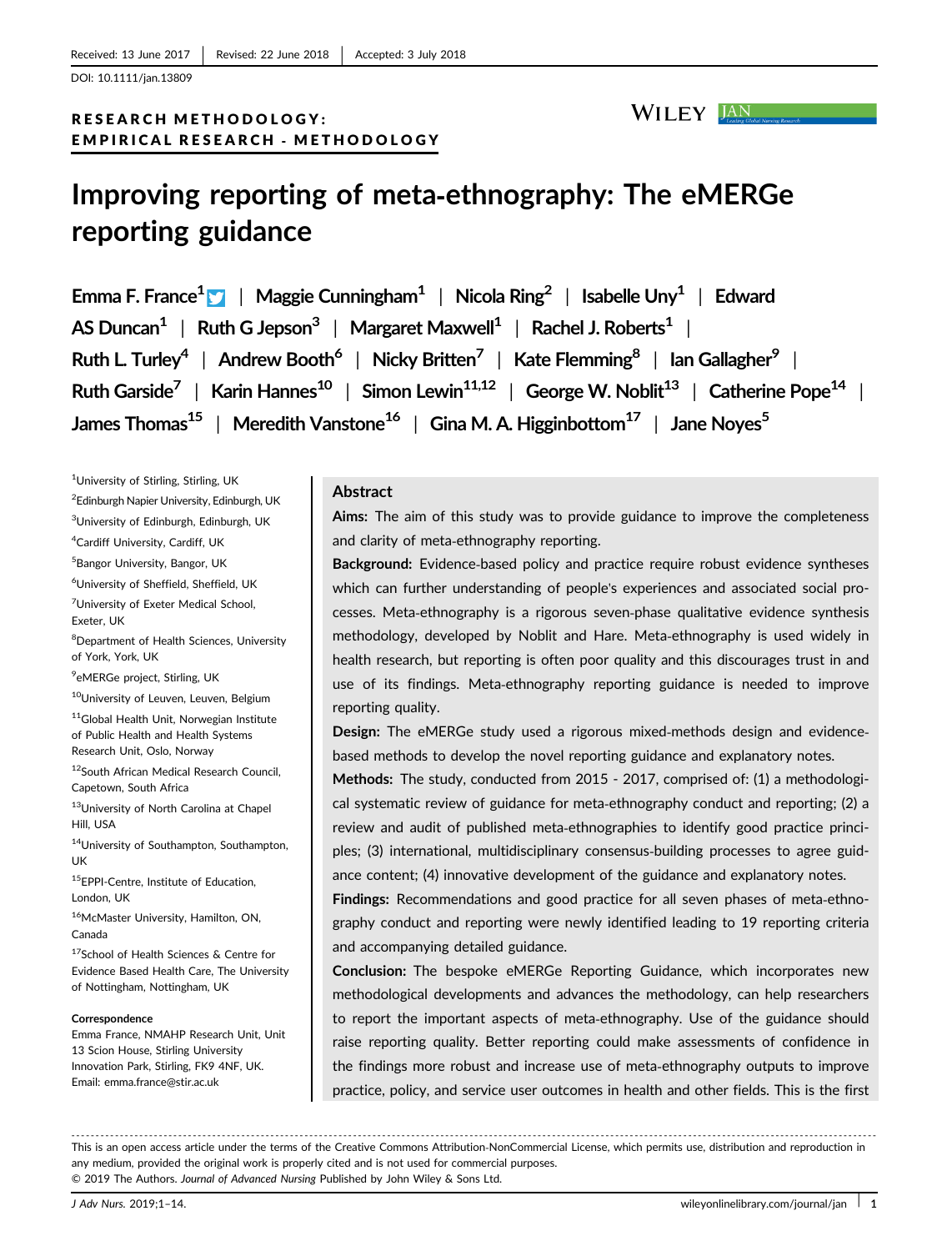# **2** WII FV-JAN FRANCE ET AL.

#### **Funding information**

This study was funded by an NIHR Health Service and Delivery Research HS&DR grant (13/114/60). The views and opinions expressed therein are those of the authors and do not necessarily reflect those of the HS&DR Programme, NIHR, NHS, or the Department of Health.

The systematic reviews were undertaken with the support of DECIPHer, a UKCRC Public Health Research: Centre of Excellence. Funding from the British Heart Foundation, Cancer Research UK, Economic and Social Research Council RES-590-28- 0005, Medical Research Council, the Welsh Government and the Wellcome Trust (WT087640MA), under the auspices of the UK Clinical Research Collaboration, is gratefully acknowledged.

This article is being simultaneously published in the Journal of Advanced Nursing, Psychooncology, Review of Education, and BMC Medical Research Methodology. The article followed a double-blind peer-review model managed by the Journal of Advanced Nursing, and the editors from each of the journals in question consolidated on the decision process.

## **1** | **INTRODUCTION**

Evidence‐based decision‐making for health services, policies, and programmes requires qualitative and quantitative research; this is recognized by leading evidence‐producing organisations including Cochrane, the Campbell Collaboration, and the World Health Organization (Noyes et al., 2018; Uny, France, & Noblit, 2017). To make sense of large volumes of research, robust syntheses of all types of research are needed (Noyes et al., 2018). Syntheses of qualitative studies, such as meta‐ethnographies, can be used to develop theory about how a service, policy, strategy, or intervention works and how people experience these (Noyes & Lewin, 2011); provide evidence of the acceptability, feasibility, and appropriateness of interventions or services (Booth, Carroll, Ilott, Low, & Cooper, 2013; Glenton & Lewin, 2016b; Glenton, Lewin, & Gulmezoglu, 2016a; Gulmezoglu, Chandler, Shepperd, & Pantoja, 2013; Pearson, Wiechula, Court, & Lockwood, 2005); convey people's experiences of, for example, illness (Campbell et al., 2011; Pound et al., 2005); and inform the development, implementation, and evaluation of complex interventions (Carroll, 2017; Rycroft‐Malone & Burton, 2015).

## **1.1** | **What is meta‐ethnography?**

Meta‐ethnography is a seven phase, theory‐based (Turner, 1980) and potentially theory‐generating, interpretive methodology for qualitative evidence synthesis developed by sociologists Noblit and Hare (1988) in the field of education. Meta‐ethnography aims to produce novel

tailored reporting guideline for meta‐ethnography. This article is being simultaneously published in the following journals: *Journal of Advanced Nursing*, *Psychooncology*, *Review of Education*, and *BMC Medical Research Methodology*.

#### **KEYWORDS**

guideline, meta-ethnography, nursing, publication standards, qualitative evidence synthesis, qualitative research, reporting, research design, systematic review

#### Why is this research or review needed?

- No bespoke reporting guidance exists for meta-ethnography, one of the most commonly used yet often poorly reported, methodologies for qualitative evidence synthesis which could contribute robust evidence for policy and practice.
- Existing generic guidance for reporting qualitative evidence syntheses pays insufficient attention to reporting the complex synthesis processes of meta-ethnography tailored guidance should improve reporting and could improve quality of conduct.
- Better reporting of meta-ethnographies will likely have greater impact on understanding of specific phenomena of interest which will subsequently inform intervention development and changes in policy and practice.

#### What are the key findings?

- Recommendations, guidance, and good practice for conducting and/or reporting all seven phases of a meta-ethnography were identified for the first time, along with uncertainties and evidence gaps regarding good practices.
- Nineteen reporting criteria were developed including detailed guidance on Phases 3–6: approach to reading/extracting data; processes for/ outcome of relating studies; processes for/ outcome of translation and synthesizing translations.
- The analysis and interpretation of methodological evidence and novel development work underpinning this new tailored reporting guidance advances meta-ethnography methodology, for example, to incorporate good practice in translation and synthesis.

#### How should the findings be used to influence policy**/**practice**/** research**/**education?

- Use of the guidance by researchers, peer-reviewers, and journal editors to ensure complete and transparent reporting of meta-ethnographies will ensure their findings are optimized for use in policy and practice.
- The guidance can be used to inform the design and conduct of meta-ethnographies because of the underpinning rigorous, comprehensive analysis, interpretation, and synthesis of the latest methodological evidence.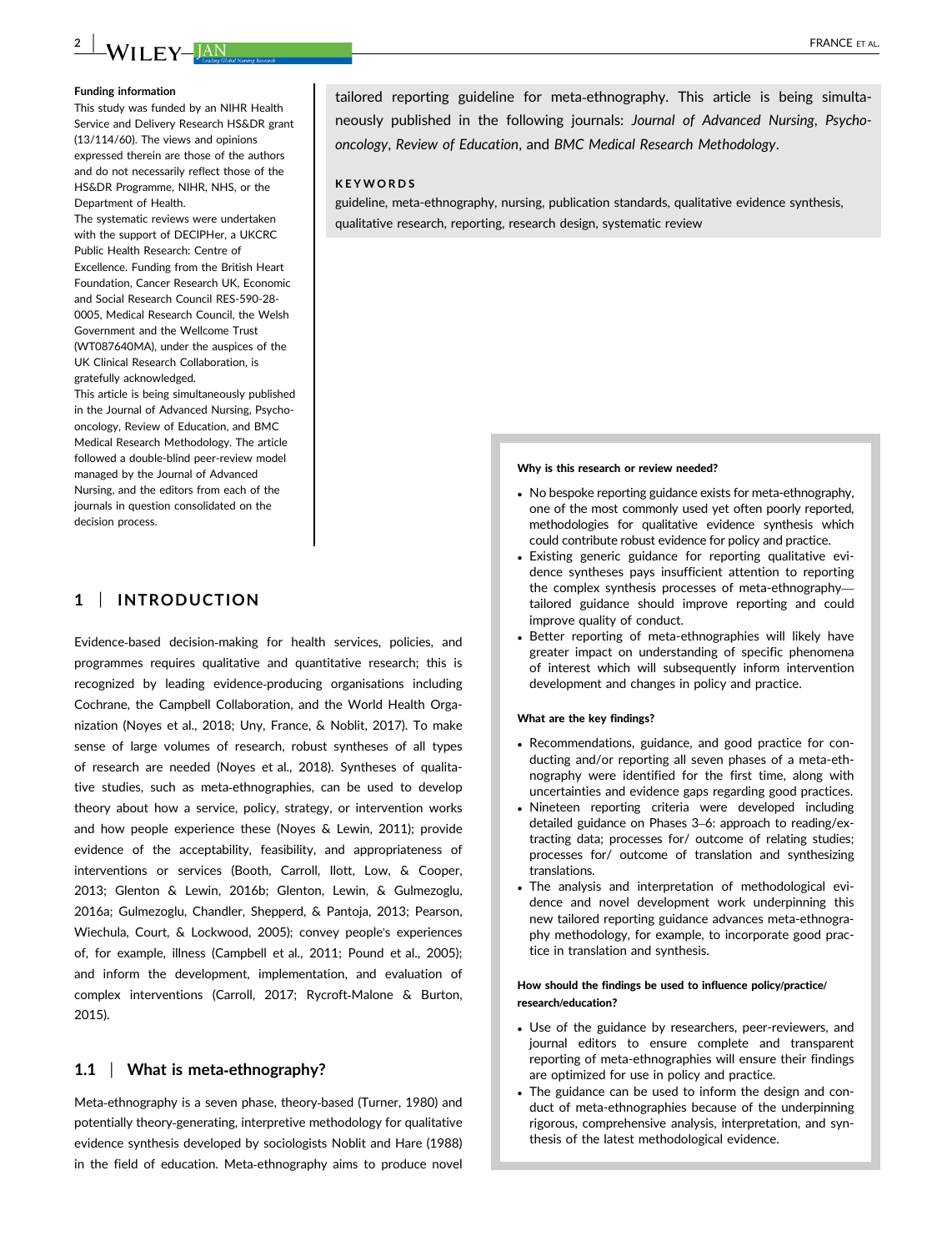interpretations that transcend individual study findings, rather than aggregate findings (Thorne, 2015). Meta‐ethnography involves systematically comparing conceptual data from primary qualitative studies to identify and develop new overarching concepts, theories, and models. It was designed to preserve the original meanings and contexts of study concepts (Campbell et al., 2011; Noblit & Hare, 1988).

The originators of meta‐ethnography developed a distinctive analytic synthesis process of "translation" and "synthesis of translations" (Noblit & Hare, 1988), underpinned by the theory of social comparison (Turner, 1980), which involves analysing the conceptual data, for example, concepts, themes, developed by authors of primary studies.

#### **1.2** | **Why is reporting guidance needed**

Meta-ethnography is a distinct, complex and increasingly common and influential qualitative methodology. It is the most widely used qualitative evidence synthesis methodology in health and social care research (Dixon‐Woods, Booth, & Sutton, 2007; Hannes & Macaitis, 2012; Ring, Jepson, & Ritchie, 2011b) and is increasingly used by other academic disciplines (Uny et al., 2017). Many other qualitative evidence synthesis methodologies and methods are based on or influenced by it (Dixon‐Woods et al., 2006; Paterson, 2011; Uny et al., 2017). A methodological evaluation of the effectiveness of metaethnography for synthesizing qualitative studies in health and health care concluded that meta‐ethnography can lead to important new conceptual understandings of health care issues (Campbell et al., 2011) and high quality meta‐ethnographies have informed clinical guidelines (Nunes et al., 2009; Ring et al., 2011a). However, the quality of reporting in published meta‐ethnographies varies and is often poor despite methodological advances (Britten et al., 2002; Campbell et al., 2003, 2011; France et al., 2014; Hannes & Macaitis, 2012). Adequate quality in reporting is one of several prerequisites to assessing confidence in meta‐ethnography findings that could inform evidence‐based policy and practice, for instance, in health and social care *(*Lewin et al., 2015).

Reporting guidance is commonly used in health and social care research and can raise publication standards (Plint et al., 2006). For systematic reviews and meta‐analyses of quantitative studies, the most commonly used guidance is Preferred Reporting Items for Systematic Reviews and Meta‐Analyses (PRISMA) (Moher, Liberati, Tetzlaff, Altman, & Group, 2009). For reviews of qualitative studies, the most commonly used one is the generic 2012 ENTREQ (Enhancing transparency in reporting the synthesis of qualitative research) statement (Tong, Flemming, McInnes, Oliver, & Craig, 2012). Qualitative evidence synthesis methodologies differ greatly; therefore, unique reporting guidance for metanarrative reviews was recently developed (Wong, Greenhalgh, Westhorp, Buckingham, & Pawson, 2013). There is currently no guidance on reporting the complex synthesis process of meta‐ethnography. Such guidance should improve the transparency and completeness of reporting and thus maximize the ability of meta‐ethnographies to contribute robust evidence to health, social care, and other disciplines, such as education. Although meta‐

ethnography continues to evolve, reporting guidance is needed currently for this complex methodology.

## **2** | **METHODS**

The methods used to develop the eMERGe meta‐ethnography reporting guidance followed a rigorous approach consistent with, but exceeding, good practice recommendations (Moher, Schulz, Simera, & Altman, 2010) and were published in a protocol (France et al., 2015). The research questions were:

- 1. What are the existing recommendations and guidance for conducting and reporting each process in a meta‐ethnography and why? (Stage 1)
- 2. What good practice principles can we identify in meta‐ethnography conduct and reporting to inform recommendations and guidance? (Stage 2)
- 3. From the good practice principles, what standards can we develop in meta‐ethnography conduct and reporting to inform recommendations and guidance? (Stage 2)
- 4. What is the consensus of experts and other stakeholders on key standards and domains for reporting meta‐ethnography in an abstract and main report/publication? (Stages 3 & 4).

Details of the methods are given in supplementary File S1. Guidance development was conducted by the grant project team (the first 10 authors), in consultation with the one of the two originators of meta‐ethnography, George Noblit and supported by a multidisciplinary project advisory group of national and international academics, policy experts, nonacademic users of syntheses such as clinical guideline developers and lay advisors, who had an active role in the development of the guidance and whose contributions were central throughout the project (the 11 authors from A. B. onwards were advisory group members). Guidance development took place over a 2‐year period from 2015 to 2017 and comprised four stages, outlined in Figure 1:

- **1**. Identification of potential reporting standards to include in the guidance;
- **2**. Development and application of potential standards to published meta‐ethnographies;
- **3**. Consensus on guidance content;
- **4**. Development of reporting criteria for the guidance and explanatory notes.

## **2.1** | **Stage 1. Identification of standards**

Stage 1 was conducted by the grant project team who undertook a systematic review (PROSPERO CRD42015024709) of relevant methodological and reporting guidance on meta‐ethnographies to identify potential reporting standards (France et al., 2015). From this review,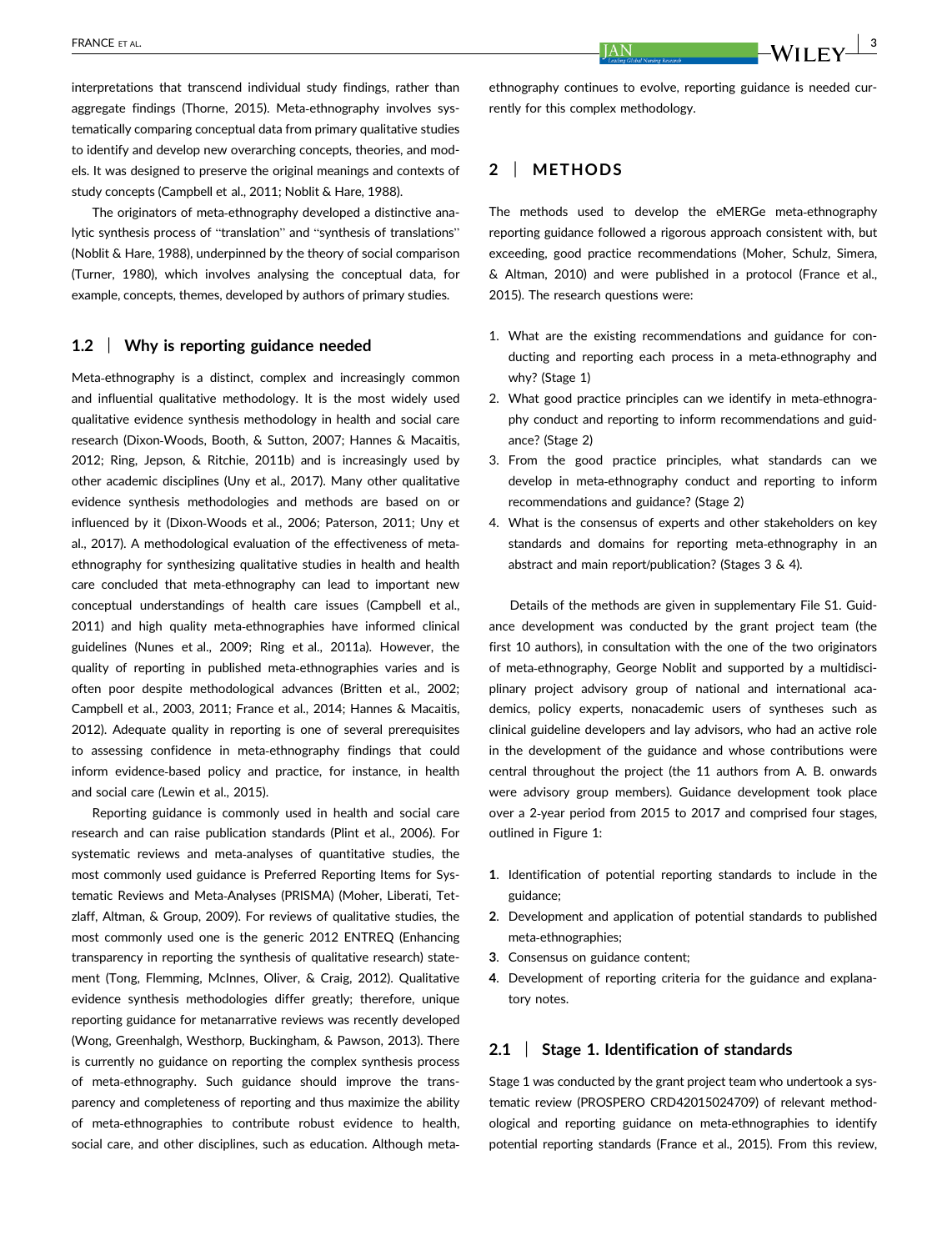

FIGURE 1 Guidance development flowchart

we identified 138 recommendations for meta-ethnography standards on reporting from 57 included publications (see supplementary File S2).

# **2.2** | **Stage 2. Development and application of the standards**

The grant project team reviewed 29 published meta‐ethnographies (see supplementary File S3) from various academic disciplines and interviewed nonacademic end users of meta‐ethnographies to identify good practice principles and recommendations which we then developed into an audit tool of 109 measurable provisional standards. The 29 meta‐ethnographies were chosen by academic experts who were asked to justify why they considered them seminal (i.e., they had influenced or significantly advanced thinking and/or were of central importance in the field of meta‐ethnography) or relatively

poorly reported, or meta‐ethnographies were identified as poorly reported from published reviews. The team applied the provisional standards to a purposive sample of 40 published health and social care‐related meta‐ethnographies (selected from 571 identified through comprehensive systematic searches to give variation in, for example, journal, academic discipline, topic, number of included studies and of authors—supplementary File S1 gives full sampling details) in a retrospective audit to determine the extent to which the standards were met ("not at all", "in part" or "in full") and to identify ways the standards could be refined.

# **2.3** | **Stage 3. Consensus on guidance content**

From the results of Stage 2, the project team reviewed and refined the 109 provisional standards by clarifying ambiguous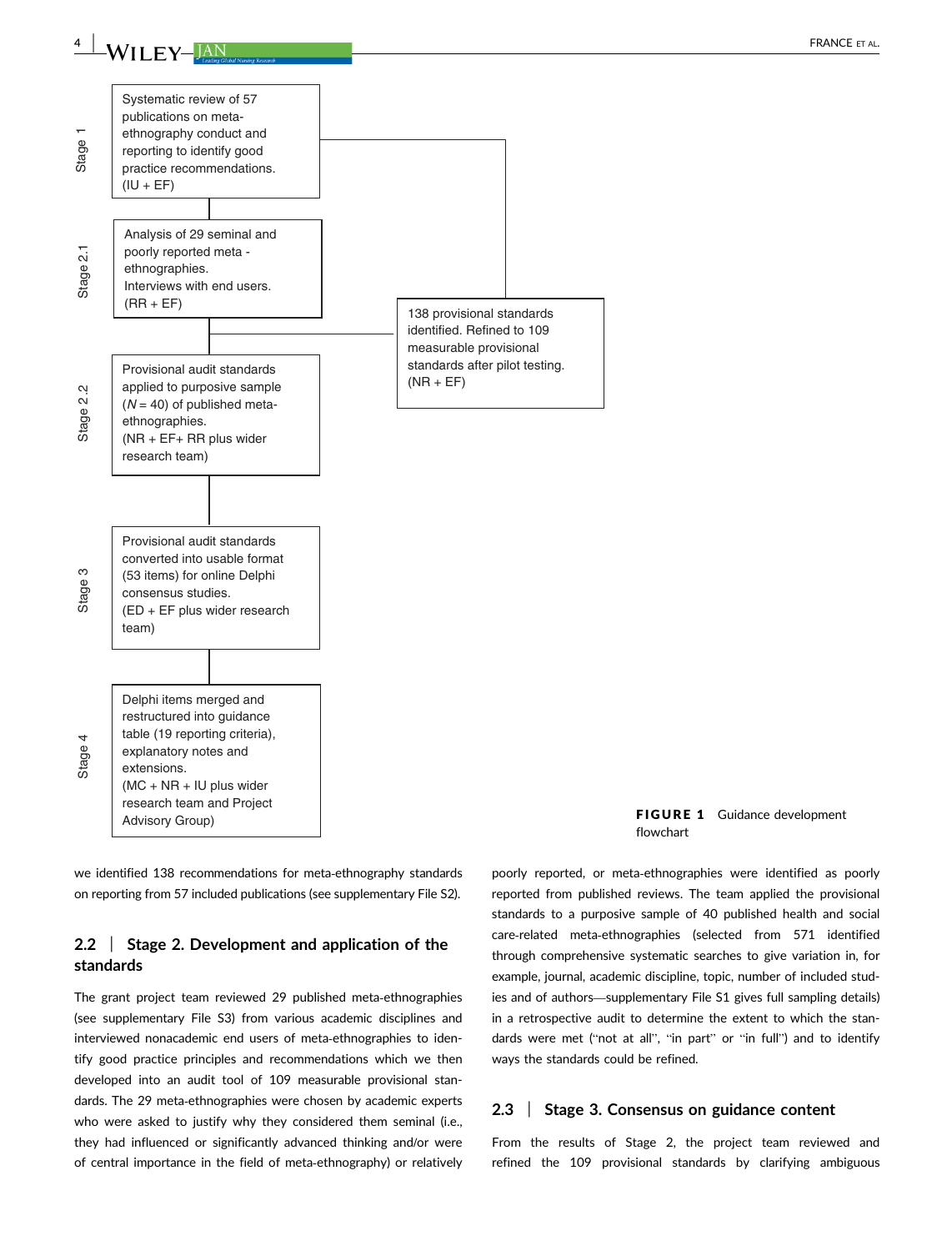wording, merging duplicative standards, and combining standards on similar processes to create 53 items which were discussed in an online workshop and tested in Delphi consensus studies (Linstone & Turoff, 2002) with academic and nonacademic potential end users. Two parallel, online Delphi consensus studies with identical questions were conducted: one Delphi for international experts in qualitative methods (comprising editors or researchers with prior meta‐ethnography/qualitative evidence synthesis experience) and one for professional/academic and lay people (potential end-users of meta-ethnographies). Sixty-two people (39 experts and 23 professional/lay people) completed all three rounds of the Delphi. Four items failed to reach consensus in both Delphi studies and so were excluded from the final guidance (these were the abstract should ideally differentiate between reported findings of the primary studies and of the synthesis; state the qualitative research expertise of reviewers; state in which order primary study accounts had data extracted from them; state the order in which studies were translated/synthesized). Participants reached consensus that 49 of 53 items should be included in the guidance, too many for usable reporting guidance; therefore, further steps were undertaken to condense these items into fewer reporting criteria.

### **2.4** | **Stage 4. Development of the guidance**

To develop the final reporting criteria for the guidance, a project advisory group meeting was convened which had 26 attendees including expert academics, other professionals, and lay members. The group discussed and agreed the structure of the guidance and the accompanying explanatory notes. Following this meeting, the grant project team agreed which Delphi items should be merged to create usable guidance. The project advisory group then commented on the readability and usability of the guidance. Members of the grant project team then further refined the guidance and explanatory notes. The final guidance and explanatory notes were checked against the Delphi items to ensure content and meaning had been preserved throughout this iterative process. Members of the project advisory group and project team reviewed and agreed the final guidance table and explanatory notes. Supplementary File S1 gives details of the methods which also appear in a published protocol (France et al., 2015) and funder's report (Cunningham et al., 2018).

# **3** | **HOW TO USE THE GUIDANCE**

The eMERGe reporting guidance is designed for use by researchers conducting a meta‐ethnography (referred to throughout as "reviewers": the term "reviewers" for people who conduct and report meta‐ethnographies was the preferred term identified from the eMERGe Delphi studies in line with the increasing use of systematic review methodology for qualitative evidence syntheses), peer reviewers, journal editors, and end-users of metaethnographies including policy makers and practitioners. The eMERGe guidance also provides a helpful structure for anyone contemplating or conducting a meta‐ethnography. While the guidance was developed for meta‐ethnography, some of the reporting criteria, such as those relating to stating a review question and reporting literature search and selection strategies, might also be applicable to other forms of qualitative evidence synthesis and thus overlap with the generic ENTREQ guidance for reporting a wide range of qualitative evidence syntheses (Tong et al., 2012). In contrast to eMERGe, ENTREQ does not provide guidance regarding reporting of the complex analytic synthesis processes (Phases 4–6) in a meta-ethnography and did not follow good practice guidance for developing a reporting guideline (Moher et al., 2010), for example, it was not designed with the consensus of a wider community of experts (Cunningham et al., 2018; Flemming, Booth, Hannes, Cargo, & Noyes, 2018).

The eMERGe guidance consists of three parts:

- **1**. Part 1: Table of reporting criteria that are common to all meta‐ ethnographies,
- **2**. Part 2: Detailed explanatory notes on how to apply the common reporting criteria including supplementary detail of findings for phases 3–6 (see supplementary information Table S4),
- **3**. Part 3: Extensions for reporting steps and processes which are not common to every meta‐ethnography.

Readers should refer to and use all three parts of the guidance. Parts 1 and 2 of the eMERGe reporting guidance are organized by the seven phases of meta‐ethnography. Suggestions are provided in the grey cells of the table in Part 1 for where specific reporting criteria could be reported under journal article section headings. Where appropriate, reviewers should also consider additional relevant guidance for reporting other common qualitative evidence synthesis steps and processes, such as searches for evidence. See for example, the "STARLITE" guidance (Booth, 2006) and PRISMA (Moher et al., 2009) for reporting literature searches (refer to the EQUATOR Network for a comprehensive database of up-to-date reporting guidance [https://www.equator-network.org/\)](https://www.equator-network.org/). Part 3 covers eMERGe extensions for format and content of the meta-ethnography output (for example, of an abstract); assessment of methodological strengths and limitations of included primary studies; and using the GRADE CERQual approach to assess confidence in findings from qualitative evidence syntheses (Lewin et al., 2015; Noyes et al., 2018).

Users of this guidance should note that meta‐ethnography is an iterative process and although the guidance is presented by meta‐ethnography phases, we are not advocating a linear approach to meta‐ethnography conduct. Furthermore, those conducting meta‐ethnographies may need to be creative and adapt the methodology to their specific research/review question (Noblit, 2016).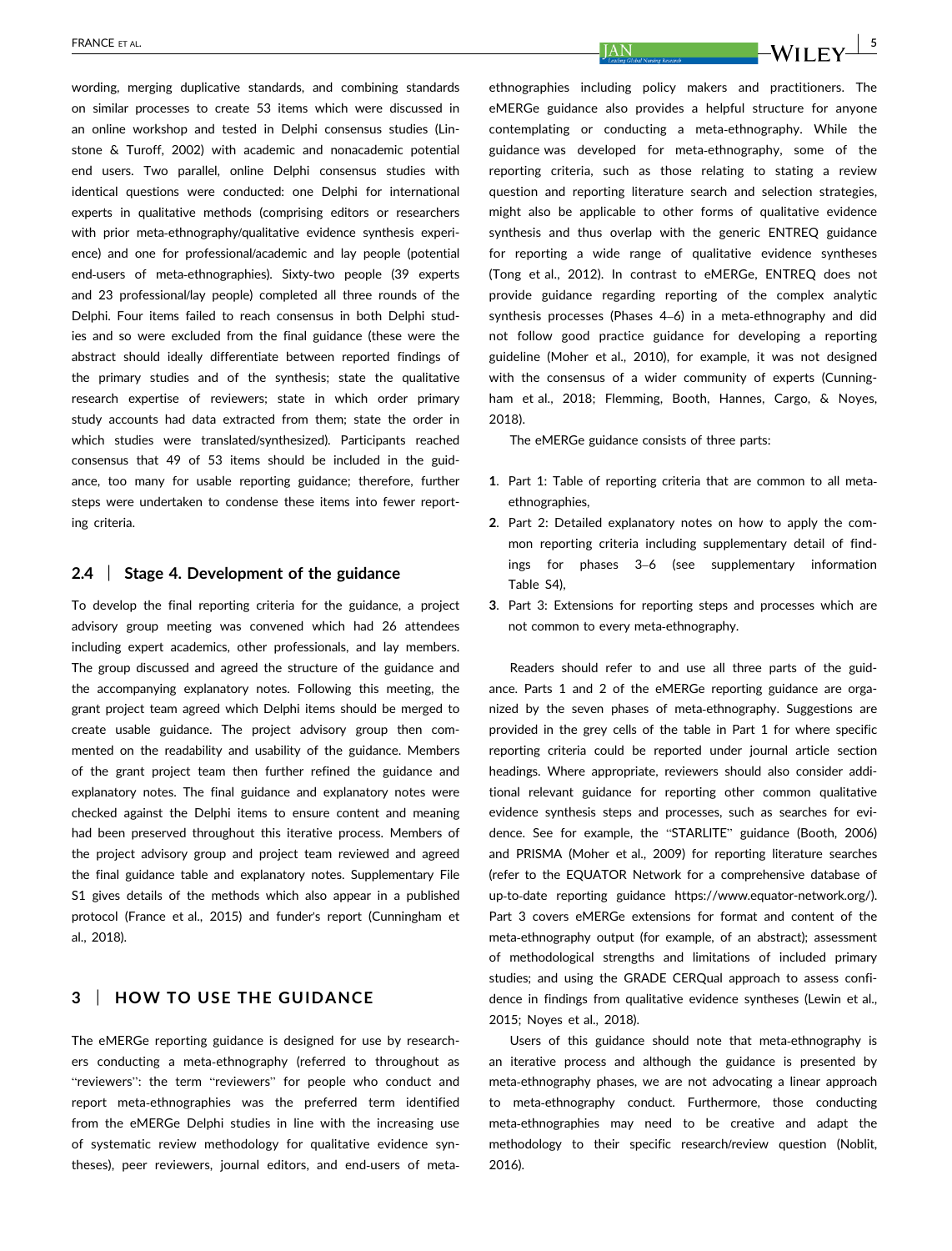**6** | **WILEY JAN EXECUTE ET AL. FRANCE ET AL.** 

**3.1** | **Part 1: Guidance table (see Table 1)**

# **3.2** | **Part 2: Explanatory notes**

# **3.2.1** | **PHASE 1—Selecting meta‐ethnography and getting started**

## Reporting criterion 1**—**Rationale and context for the meta**‐** ethnography

Consider whether a meta‐ethnography of this topic is needed (Finlayson & Dixon, 2008; Kangasniemi, Lansimies‐Antikainen, Halkoaho, & Pietila, 2012; Toye et al., 2014), for example, is there an existing meta‐ethnography on the topic and if so, provide a reason for updating it (France, Wells, Lang, & Williams, 2016) and describe the gap in research or knowledge to be filled by the meta‐ethnography. This should include reviewers describing the availability of qualitative data which potentially could be synthesized and the context of the meta‐ethnography, for instance, the political, cultural, social, policy, or other relevant contexts; any funding sources for the meta-ethnography; and the timescales for the meta-ethnography conduct. Reviewers should consider referring to frameworks which provide guidance on how to specify context, such as Noyes et al. (2018).

#### Reporting criterion 2**—**Aim(s) of the meta**‐**ethnography

The intention of meta‐ethnography is to produce a new configuration/interpretation, a new model, conceptual framework, or theory, although ultimately this might not be possible, for instance, if no conceptual innovation had occurred since an early, conceptually rich primary study account *(*Atkins et al., 2008; Campbell et al., 2011; Malpass et al., 2009). The aim(s) of the meta‐ethnography should be explicitly stated and should be compatible with such intentions. The aim may be refined after reading the literature and examining the available data (Booth et al., 2016; Campbell et al., 2003, 2011; Finfgeld‐Connett, 2014; Finfgeld‐Connett & Johnson, 2013). If the initial aim(s) is (are) changed during Phases 1 and 2, give details of any refinements made.

#### Reporting criterion 3**—**Focus of the meta**‐**ethnography

The review question(s) should be explicitly stated and be congruent with the intention of meta‐ethnography. If, during later phases, the initial review question(s) or objective(s) needed to be refined, give details of any refinements. A well-defined review question, specifying a precise focus, can lead to a more efficient synthesis and more useful output (Atkins et al., 2008; Finfgeld‐Connett, 2014; Finfgeld‐ Connett & Johnson, 2013), for instance, by contributing to clear study inclusion criteria for Phase 2.

# Reporting criterion 4**—**Rationale for using meta**‐**ethnography

Many qualitative evidence synthesis methodologies and methods exist (Booth et al., 2016). Unlike meta-ethnography, some of these are aggregative (e.g., thematic analysis, Joanna Briggs Institute methods), combine qualitative *and* quantitative data (e.g., critical interpretive synthesis, metanarrative, metastudy, metasummary, realist synthesis), or have a realist epistemology (e.g., thematic synthesis, framework synthesis) (Booth et al., 2016; Noyes & Lewin, 2011; Paterson, 2011). The rationale should be given for why meta-ethnography was chosen as the most appropriate metet al.hodology for conducting an interpretive synthesis (Toye et al., 2014). If reviewers made adaptations or modifications to Noblit and Hare's (1988) methodology or methods, state why meta-ethnography was still considered the most appropriate methodology and describe all adaptations and modifications made.

## **3.2.2** | **PHASE 2—Deciding what is relevant**

#### Reporting criterion 5**—**Search strategy

Explain how the search strategy was informed by the research aim (s), question, or objectives and the meta‐ethnography's purpose (Booth, 2013; Finfgeld‐Connett & Johnson, 2013). Reviewers should provide a rationale for whether the approach to searching was comprehensive (search strategies sought all available studies), purposeful (e.g., searching sought all available concepts until theoretical saturation was achieved), or a combination of approaches. Purposeful searches may be suited for theory‐generating syntheses (Booth, 2013; Finfgeld‐Connett & Johnson, 2013). In addition, provide a rationale for the selection of bibliographic databases and other sources of literature; when searching was stopped if purposeful searches were used; and any search limiters (restrictions to the searches) such as the years covered, geography, language, and so on.

## Reporting criterion 6**—**Search processes

Describe and provide a rationale for how the literature searching was conducted, following appropriate guidance for reporting qualitative literature searches, for example, STARLITE (Booth, 2006), some journals may also require use of PRISMA (Moher et al., 2009).

## Reporting criterion 7**—**Selecting primary studies

Describe the screening method, such as by title, abstract, and/or full text review and identify who was involved in study selection. Specify the inclusion and exclusion criteria for study selection, for example, in terms of population, language, year limits, type of publication, study type, methodology, epistemology, country, setting, type of qualitative data, methods, conceptual richness of data, and so on. Also, describe any sampling decisions for study selection were all relevant studies included or a purposive or theoretical sample of studies (Finfgeld‐Connett & Johnson, 2013; Suri & Clarke, 2009)?

#### Reporting criterion 8**—**Outcome of study selection

Provide details on the number of primary studies assessed for eligibility and included in the meta‐ethnography. Give reasons for exclusion, for example, for comprehensive searches provide numbers of studies screened indicated in a figure/flowchart; for purposeful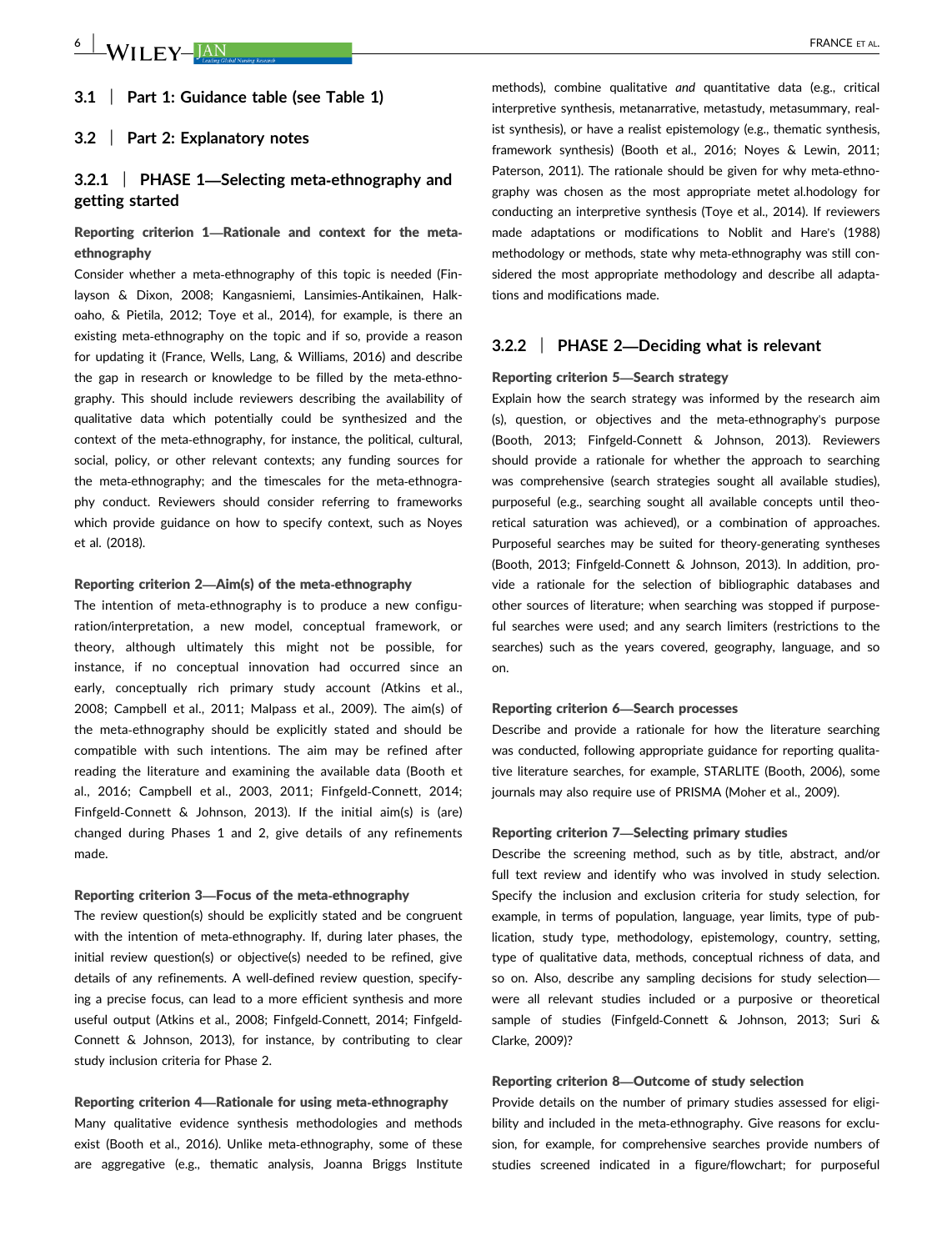searching describe reasons for study exclusion and inclusion based on modifications to the review question and/or contribution to theory development.

Outcome of study selection can be presented as a primary study flow diagram or narrative—reviewers should note publication requirements—many journals require a PRISMA type flow diagram (Moher et al., 2009). If comprehensive literature searches were conducted, reviewers should follow appropriate reporting guidance formats, such as PRISMA *(*Moher et al., 2009) and STARLITE (Booth, 2006). If publication requirements prevent full reporting, reviewers should state where readers can access these data in full, for example, on a project website, in online files.

## **3.2.3** | **PHASE 3—Reading included studies**

Reporting Criterion 9**—**Reading and data extraction approach This is the phase where the clearest divergence can start to be seen from other types of qualitative evidence syntheses. As described in the original meta‐ethnography text:

> "… we think it is best to identify this phase as the repeated reading of the accounts and the noting of interpretative metaphors. Meta-ethnography is the synthesis of texts; this requires extensive attention to the details in the accounts and what they tell you about your substantive concerns." (Noblit & Hare, 1988, p. 28)

Reviewers should describe:

- **1**. the process and strategy for reading included studies to indicate how close (critical) reading was achieved and who was involved in reading studies.
- **2**. the strategy for extracting or recording data from included studies and state who was involved in this, whether processes were conducted independently by reviewers and whether data were checked for accuracy and if so, how.
- **3**. the process for identifying and recording concepts, themes, and metaphors from the primary studies (France et al., 2014). Indicate whether data were extracted from across the full primary study (desirable), or specific sections only, for example, findings (not recommended because conceptual data may appear throughout the account and the primary study context could be lost (Noblit, 2016; Toye et al., 2014)). Clarify which kind(s) of primary study findings were extracted, such as participant quotes and/or concepts developed by authors of primary studies (sometimes called first- and second-order constructs, respectively; Britten et al., 2002) so that readers can follow reviewers' concept development.

Examples of how data extraction has been done include: create a list of metaphors and themes (Campbell et al., 2011), create a grid or table of concepts (Britten & Pope, 2012; Erasmus, 2014; Malpass et al., 2009), or code concepts in a software programme for the analysis of qualitative data such as QSR NVivo (Toye et al., 2014).

Reviewers should state what they mean by the terminology they have used for the units of synthesis, for example, metaphor, concept, theme.

## Reporting criterion 10**—**Presenting characteristics of included studies

Provide a detailed description in narrative and/or table or other diagrammatic format of included studies and their study characteristics (such as year of publication, population, number of participants, data collection, methodology, analysis, research questions, study funder) (Britten & Pope, 2012; Toye et al., 2014). If publication requirements prevent full reporting, state where readers can access these data in full, for example, a project website, online files.

In addition, provide key contextual information about the primary studies and comment on their relevance to the context(s) specified in the meta-ethnography review question (Atkins et al., 2008; Thorne, Jensen, Kearney, Noblit, & Sandelowski, 2004; Toye et al., 2013). Context of included primary studies can influence the analysis process (Atkins et al., 2008), for example, primary study accounts published after a certain date may reflect a change in health policy/ practice such as the introduction of a smoking ban in enclosed public places. If two or more included primary study accounts, for example, papers, were derived from the same primary study, this should be made explicit. Contextual information should include details about the primary study participants (such as their gender, age, socioeconomic status, ethnicity, and so on); the setting such as a geographical setting (a country, region, city) or organisation (hospital, school, company, community); and key political, historical, and cultural factors of relevance, for instance, the introduction of a major international guideline, which affected clinical care, preceded publication of included studies. If such contextual information is not available in the primary study accounts, reviewers should make this clear to readers (Table 1).

# **3.2.4** | **PHASE 4—Determining how studies are related**

## Reporting criterion 11**—**Process for determining how studies are related

Reviewers should describe which aspects of the primary studies were compared and why, to determine how they are related, bearing in mind the aim of their meta‐ethnography. Aspects could include: (i) research design, such as the: study aims; contexts; type of studies; theoretical approach/paradigm; participant characteristics, for example, their gender, ethnicity, culture, or age; study focus, for example, a health or social issue, long‐term conditions, other diseases, or care settings; (ii) findings—the meaning of the concepts, metaphors, and/ or themes (Noblit & Hare, 1988); the overarching storyline or explanation of a phenomenon from the primary study accounts (Noblit, 2016) and (iii) other contextual factors, such as the time period, for instance, whether findings of primary study accounts differed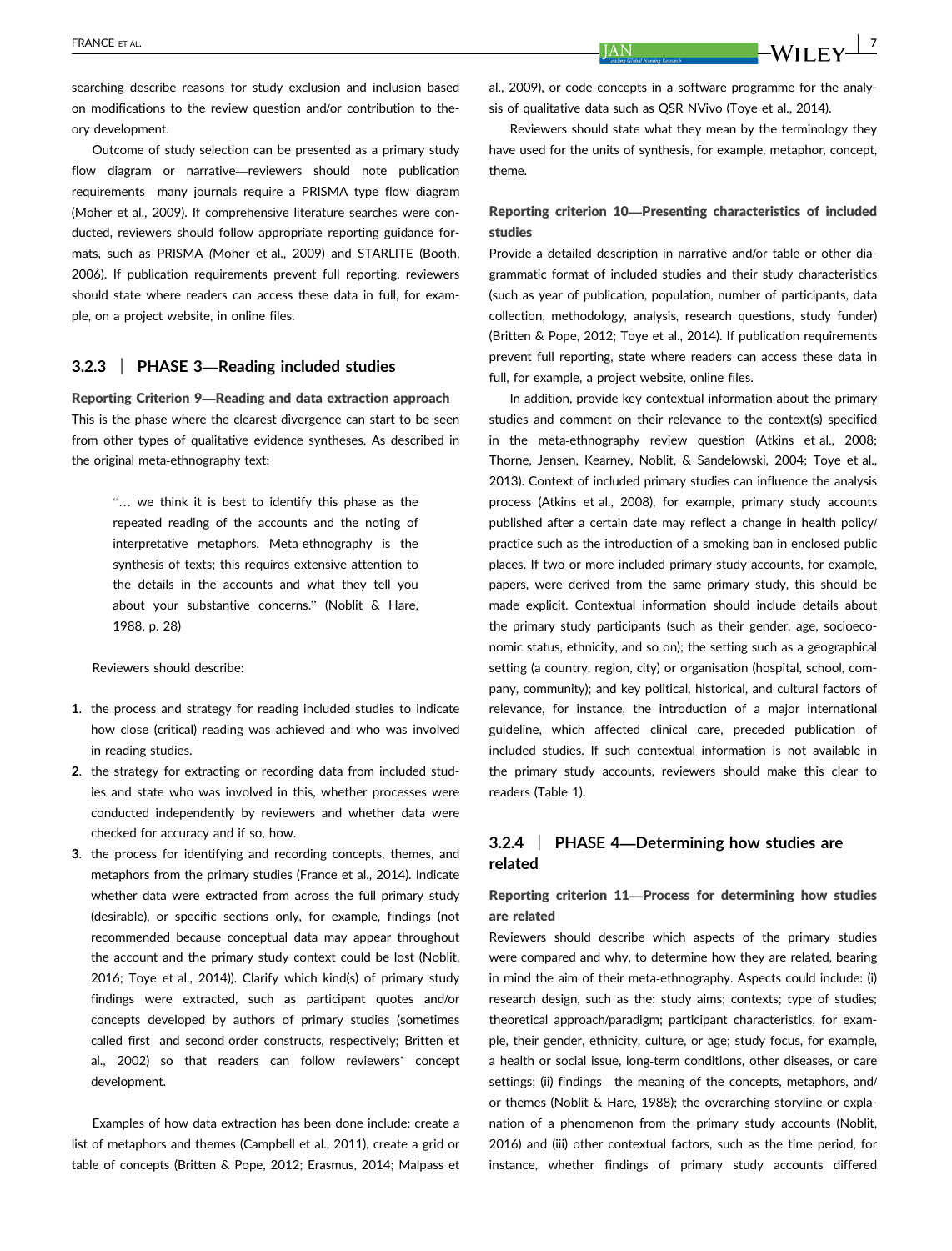# TABLE 1 The eMERGe meta-ethnography reporting guidance

| No.                 | Criteria Headings                                      | <b>Reporting Criteria</b>                                                                                                                                                                                                                                                                                                                                       |  |  |  |
|---------------------|--------------------------------------------------------|-----------------------------------------------------------------------------------------------------------------------------------------------------------------------------------------------------------------------------------------------------------------------------------------------------------------------------------------------------------------|--|--|--|
|                     | Phase 1-Selecting meta-ethnography and getting started |                                                                                                                                                                                                                                                                                                                                                                 |  |  |  |
| <b>Introduction</b> |                                                        |                                                                                                                                                                                                                                                                                                                                                                 |  |  |  |
| 1                   | Rationale and context for the meta-ethnography         | Describe the gap in research or knowledge to be filled by the meta-ethnography, and<br>the wider context of the meta-ethnography                                                                                                                                                                                                                                |  |  |  |
| $\overline{2}$      | Aim(s) of the meta-ethnography                         | Describe the meta-ethnography aim(s)                                                                                                                                                                                                                                                                                                                            |  |  |  |
| 3                   | Focus of the meta-ethnography                          | Describe the meta-ethnography review question(s) (or objectives)                                                                                                                                                                                                                                                                                                |  |  |  |
| 4                   | Rationale for using meta-ethnography                   | Explain why meta-ethnography was considered the most appropriate qualitative<br>synthesis methodology                                                                                                                                                                                                                                                           |  |  |  |
|                     | Phase 2-Deciding what is relevant                      |                                                                                                                                                                                                                                                                                                                                                                 |  |  |  |
| <b>Methods</b>      |                                                        |                                                                                                                                                                                                                                                                                                                                                                 |  |  |  |
| 5                   | Search strategy                                        | Describe the rationale for the literature search strategy                                                                                                                                                                                                                                                                                                       |  |  |  |
| 6                   | Search processes                                       | Describe how the literature searching was carried out and by whom                                                                                                                                                                                                                                                                                               |  |  |  |
| 7                   | Selecting primary studies                              | Describe the process of study screening and selection, and who was involved                                                                                                                                                                                                                                                                                     |  |  |  |
| <b>Findings</b>     |                                                        |                                                                                                                                                                                                                                                                                                                                                                 |  |  |  |
| 8                   | Outcome of study selection                             | Describe the results of study searches and screening                                                                                                                                                                                                                                                                                                            |  |  |  |
|                     | Phase 3-Reading included studies                       |                                                                                                                                                                                                                                                                                                                                                                 |  |  |  |
| Methods             |                                                        |                                                                                                                                                                                                                                                                                                                                                                 |  |  |  |
| 9                   | Reading and data extraction approach                   | Describe the reading and data extraction method and processes                                                                                                                                                                                                                                                                                                   |  |  |  |
| <b>Findings</b>     |                                                        |                                                                                                                                                                                                                                                                                                                                                                 |  |  |  |
| 10                  | Presenting characteristics of included studies         | Describe characteristics of the included studies                                                                                                                                                                                                                                                                                                                |  |  |  |
|                     | Phase 4-Determining how studies are related            |                                                                                                                                                                                                                                                                                                                                                                 |  |  |  |
| Methods             |                                                        |                                                                                                                                                                                                                                                                                                                                                                 |  |  |  |
| 11                  | Process for determining how studies are related        | Describe the methods and processes for determining how the included<br>studies are related:<br>-Which aspects of studies were compared<br><b>AND</b><br>-How the studies were compared                                                                                                                                                                          |  |  |  |
| <b>Findings</b>     |                                                        |                                                                                                                                                                                                                                                                                                                                                                 |  |  |  |
| 12                  | Outcome of relating studies                            | Describe how studies relate to each other                                                                                                                                                                                                                                                                                                                       |  |  |  |
|                     | Phase 5-Translating studies into one another           |                                                                                                                                                                                                                                                                                                                                                                 |  |  |  |
| <b>Methods</b>      |                                                        |                                                                                                                                                                                                                                                                                                                                                                 |  |  |  |
| 13                  | Process of translating studies                         | Describe the methods of translation:<br>-Describe steps taken to preserve the context and meaning of the relationships<br>between concepts within and across studies<br>-Describe how the reciprocal and refutational translations were conducted<br>-Describe how potential alternative interpretations or explanations were considered<br>in the translations |  |  |  |
| Findings            |                                                        |                                                                                                                                                                                                                                                                                                                                                                 |  |  |  |
| 14                  | Outcome of translation                                 | Describe the interpretive findings of the translation.                                                                                                                                                                                                                                                                                                          |  |  |  |
|                     | Phase 6-Synthesizing translations                      |                                                                                                                                                                                                                                                                                                                                                                 |  |  |  |
| Methods             |                                                        |                                                                                                                                                                                                                                                                                                                                                                 |  |  |  |
| 15                  | Synthesis process                                      | Describe the methods used to develop overarching concepts ("synthesised translations")<br>Describe how potential alternative interpretations or explanations were considered in<br>the synthesis                                                                                                                                                                |  |  |  |
| <b>Findings</b>     |                                                        |                                                                                                                                                                                                                                                                                                                                                                 |  |  |  |
| 16                  | Outcome of synthesis process                           | Describe the new theory, conceptual framework, model, configuration, or interpretation<br>of data developed from the synthesis                                                                                                                                                                                                                                  |  |  |  |

*(Continues)*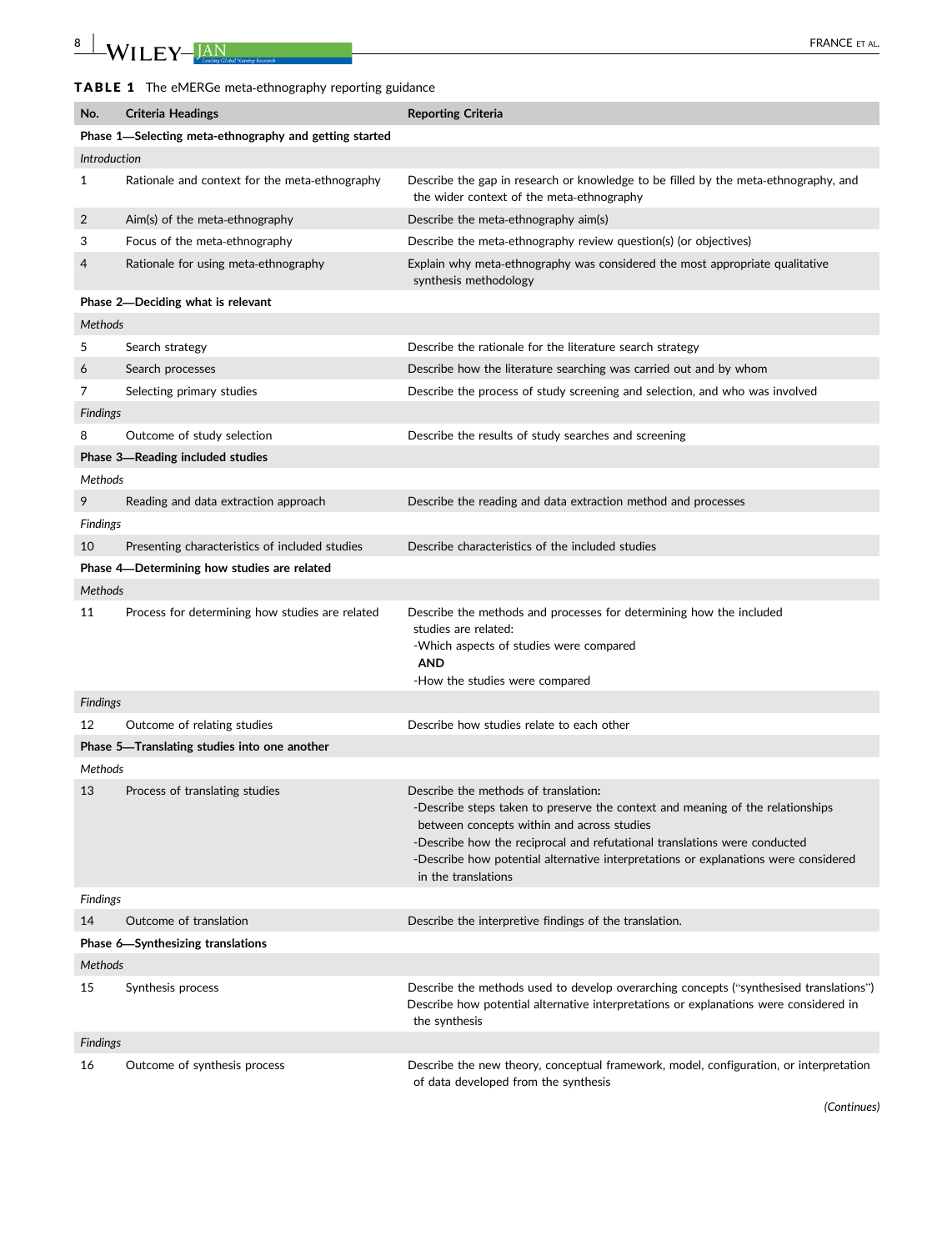#### TABLE 1 (Continued)

| No. | Criteria Headin |  |
|-----|-----------------|--|
|     |                 |  |

| No.                              | Criteria Headings                       | <b>Reporting Criteria</b>                                                                                                                                                                                                                                                                                                                          |  |  |  |  |
|----------------------------------|-----------------------------------------|----------------------------------------------------------------------------------------------------------------------------------------------------------------------------------------------------------------------------------------------------------------------------------------------------------------------------------------------------|--|--|--|--|
| Phase 7—Expressing the synthesis |                                         |                                                                                                                                                                                                                                                                                                                                                    |  |  |  |  |
| <b>Discussion</b>                |                                         |                                                                                                                                                                                                                                                                                                                                                    |  |  |  |  |
| 17                               | Summary of findings                     | Summarize the main interpretive findings of the translation and synthesis and compare<br>them to existing literature                                                                                                                                                                                                                               |  |  |  |  |
| 18                               | Strengths, limitations, and reflexivity | Reflect on and describe the strengths and limitations of the synthesis:<br>-Methodological aspects—for example, describe how the synthesis findings were<br>influenced by the nature of the included studies and how the meta-ethnography<br>was conducted.<br>-Reflexivity—for example, the impact of the research team on the synthesis findings |  |  |  |  |
| 19                               | Recommendations and conclusions         | Describe the implications of the synthesis                                                                                                                                                                                                                                                                                                         |  |  |  |  |
|                                  |                                         |                                                                                                                                                                                                                                                                                                                                                    |  |  |  |  |

because they were conducted in different time contexts. In addition, reviewers should describe how the studies were compared, that is, the methods and process of comparison. There is a wide variety of methods for comparing studies; examples of how Phase 4 has been reported include: Campbell et al. (2003); Atkins et al. (2008); Malpass et al. (2009); Beck (2009); Britten and Pope (2012); Erasmus (2014).

#### Reporting criterion 12**—**Outcome of relating studies

Describe how primary studies relate: (i) to each other; (ii) to the review question; and (iii) to the prespecified aspects of context which were considered important, for example, do they relate reciprocally and/or refutationally, or do they explore different aspects of the topic under study (Atkins et al., 2008; Beck, 2009; Britten & Pope, 2012; Campbell et al., 2011; Erasmus, 2014; France et al., 2014; Malpass et al., 2009; Noblit & Hare, 1988)? When reviewers are reporting how studies are related they should also report "disconfirming cases" (Booth et al., 2013; Thorne et al., 2004) that is, where one or more findings (e.g., metaphors or concepts) from a study differ from those of other studies for reasons that may be explained by differences in participants, settings, or study design. Reviewers can describe how studies were related in narrative, tabular, and/or diagrammatic form.

# **3.2.5** | **PHASE 5—Translating studies into one another**

#### Reporting criterion 13**—**Process of translating studies

There is a variety of ways to conduct translation; therefore, reviewers should state their understanding and working definitions of reciprocal and refutational translation. Examples of approaches to translation identified by our systematic review are: Atkins et al. (2008), Campbell et al. (2011), Garside (2008), Toye et al. (2014), and Doyle (2003). Examples of refutational translation include Garside (2008) and Wikberg and Bondas (2010).

Reviewers should also:

- **1**. state who was involved in translation;
- **2**. describe how meaning was translated from one study into another, for instance, by reporting one or more examples of how this was done;
- **3**. describe how relationships between concepts within and across studies, were preserved in the translation, such as by drawing concept maps to show relationships between concepts (Kinn, Holgersen, Ekeland, & Davidson, 2013; Malpass et al., 2009) (grids, tables, and other visual diagrams could also be used);
- **4**. describe how the contexts of the primary studies were preserved in the process of translation, for example, were subgroups of studies translated according to a common health condition or time‐period (Campbell et al., 2011)?
- **5**. clearly indicate whose interpretation is being presented (France et al., 2014)—that of the research participants, study authors, or reviewers (sometimes called first‐, second‐, and third‐order constructs, respectively) (Britten et al., 2002);
- 6. describe how potential alternative interpretations or explanations were considered in the translation.

Refutational translation is often overlooked (Booth et al., 2013; Thorne et al., 2004); its purpose is to explain differences and to explore and explain exceptions, incongruities, and inconsistencies (Barnett‐Page & Thomas, 2009; Booth, 2013). An entire study could refute another study (Bondas & Hall, 2007; Britten & Pope, 2012) or concepts/metaphors within studies could refute one another (Bondas & Hall, 2007; Britten & Pope, 2012; Finfgeld‐Connett, 2014), in which case it may be possible to do both reciprocal and refutational translation in a meta‐ethnography rather than one or the other. Reviewers should identify disconfirming cases that could inform or have an impact on translation and, subsequently, synthesis.

Some argue that synthesizing a large number of studies might result in a superficial synthesis that loses its "groundedness" in the studies (Campbell et al., 2011); too few studies might result in underdeveloped theory/concepts (Finfgeld‐Connett, 2014; Toye et al., 2014). There is no consensus over what constitutes too few or too many studies; perceptions of a "large" number of studies varies from over 40 (Campbell et al., 2011) to over 100 (Thorne et al., 2004). The volume of data will also depend on the richness and length of those accounts and team size will affect the ability to manage the data. If a large volume of data were synthesized, reviewers should explicitly describe how translation was achieved given this volume, for example, did they translate studies in smaller clusters to preserve conceptual richness and/or stay grounded in the data?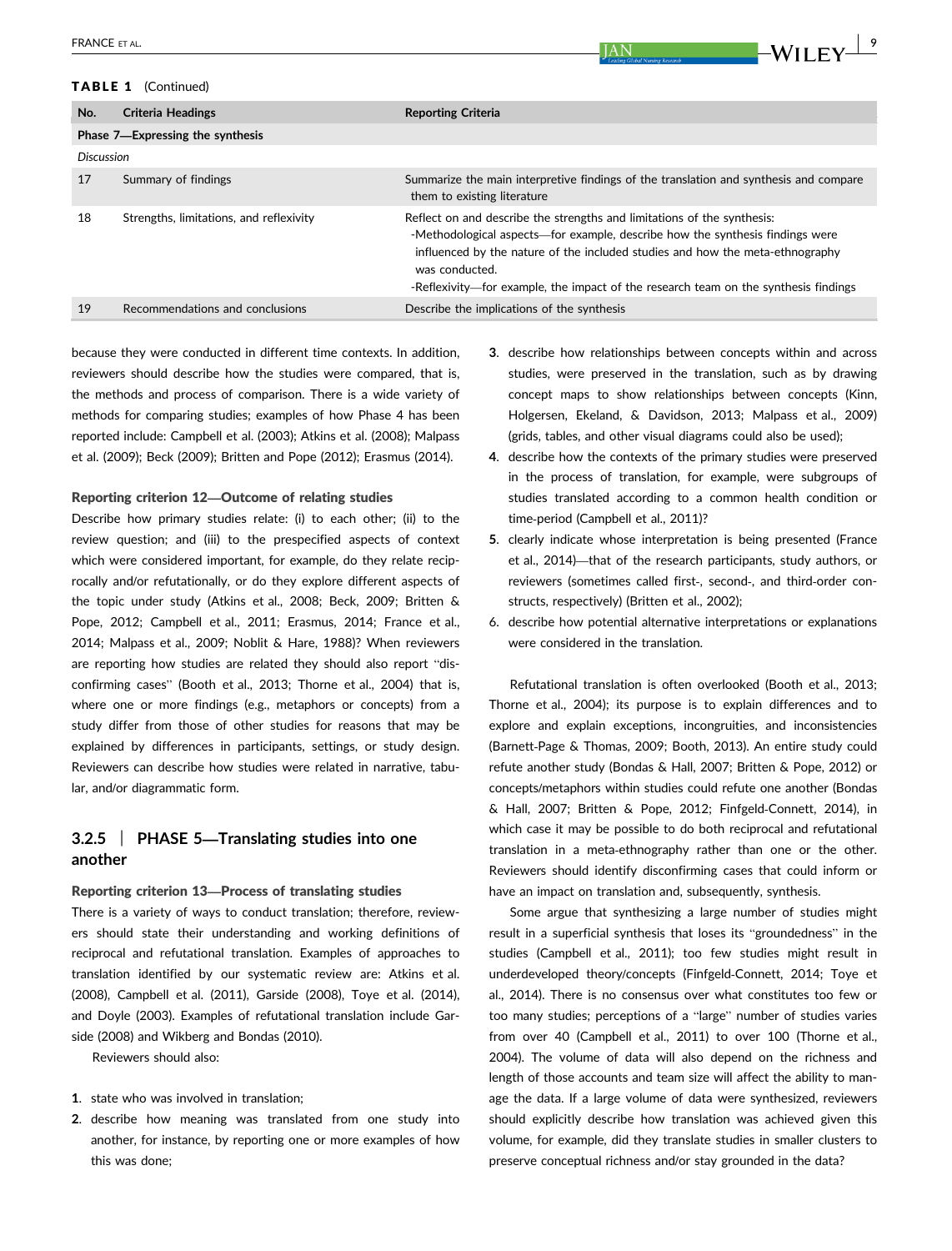Describe the interpretive findings of the reciprocal translation and refutational translation—including how each primary study contributed to the translation (Booth, 2013) and describe alternative interpretations/explanations. Clearly document from which concepts in primary studies, the reviewers' concepts are derived (Booth, 2013). Reviewers need to differentiate between concepts derived from the participants of primary study accounts (sometimes called first order constructs) and those derived by the authors of the primary study accounts (sometimes called second-order constructs). An example of how this has been reported is Britten et al. (2002) and a clear table describing the different levels of constructs can be found in Malpass et al. (2009). Descriptions of the study concepts and reviewers' concepts and their interrelationships can be provided in table, diagrammatic or narrative form, with additional information in supplementary files. When quotes are used, reviewers should state their origin—primary study participants, primary study authors, or the reviewers' own analysis notes. If any study was reported in more than one paper/account, describe how this was dealt with.

## **3.2.6** | **PHASE 6—Synthesizing translations**

#### Reporting criterion 15**—**Synthesis process

There are two aspects of Phase 6: synthesizing translations and line of argument synthesis. The synthesized translations (concepts) represent the reviewers' interpretation of the translations and are referred to in Britten et al. (2002) as third‐order constructs.

A line of argument synthesis aims to provide a fresh interpretation; it goes further than translation and puts any similarities and dissimilarities into a new interpretive context (Noblit & Hare, 1988). George Noblit (2016) has more recently further defined a line of argument as the new "storyline" or overarching explanation of a phenomenon. Reviewers should describe the methods used to develop synthesized translations and how the line of argument synthesis was conducted. If line of argument synthesis was not conducted, state why not. In addition, describe:

- **1**. how many and which studies were synthesized. Sometimes studies are excluded in Phases 5 and 6 (for instance, because they lack conceptual depth), so the number of synthesized studies may differ from the number of studies meeting review inclusion criteria.
- **2**. who was involved in the synthesis and explain how synthesis findings have been considered from alternative perspectives (for example, from different academic disciplines) (Atkins et al., 2008; Bondas & Hall, 2007; Garside, 2008).
- **3**. how reviewers remained grounded with primary study data and avoided losing conceptual richness during synthesis, particularly if a large amount of data were synthesized. (See the discussion on volume of data to be synthesized in Phase 5).

#### Reporting criterion 16**—**Outcome of synthesis process

Describe the interpretive findings of the synthesis of translations, the line of argument synthesis and any new model, conceptual framework or theory developed in a narrative, grid, table and/or visually, for instance, as an illustration, diagram or film. Any of these may be considered to be a synthesis product and a single synthesis may have more than one product. Reviewers should show the inter-relationships between the data from the primary studies and the reviewers' new interpretations. If development of a new theory, conceptual framework, or model was not possible, state why not.

Describe the context where the new theory, model, or framework applies, or not, based on the characteristics of included primary studies. For example, the new theory may have been based solely on studies of young, white women, or studies conducted in countries with private health care, or the included studies may be older and/or predate a significant development in the field.

#### **3.2.7** | **PHASE 7—Expressing the synthesis**

#### Reporting Criterion 17**—**Summary of findings

Relate the main interpretive findings to the synthesis objective(s), review question(s), focus, and intended audience(s) (Atkins et al., 2008; Bearman & Dawson, 2013; Bondas & Hall, 2007; Campbell et al., 2011; Noblit & Hare, 1988). Compare the concept, model, or theory generated in the synthesis to the existing literature, such as research and policy publications. Reviewers should consider the possible influence of findings from other authors (both from primary study accounts and the wider literature) on their own conclusions (Booth et al., 2013).

Reporting criterion 18**—**Strengths, Limitations, and Reflexivity Consideration of methodological and other strengths and limitations and how they may influence the final interpretation is a key to meta‐ethnography reporting. Reviewers should reflect on and describe the effect of these on the synthesis process and outcomes because they may affect the credibility and trustworthiness (in other fields, this is referred to as validity and reliability) of the synthesis findings.

Strengths and limitations of: (i) the included primary studies; and (ii) how the meta‐ethnography was conducted should be described. The latter are infrequently reported in published meta‐ethnographies. Reviewers should comment on how these aspects may have influenced or limited the synthesis findings:

- **1**. the characteristics, content and context of the primary studies, such as the temporal context, type of participant, cultural factors, study design.
- **2**. the conduct of the synthesis. Considerations include, but are not restricted to: the order in which studies were synthesized (France et al., 2014; Garside, 2008), the impact of study selection and sampling, the number of included studies/ volume of data (may affect depth of analysis), the context of the synthesis, and any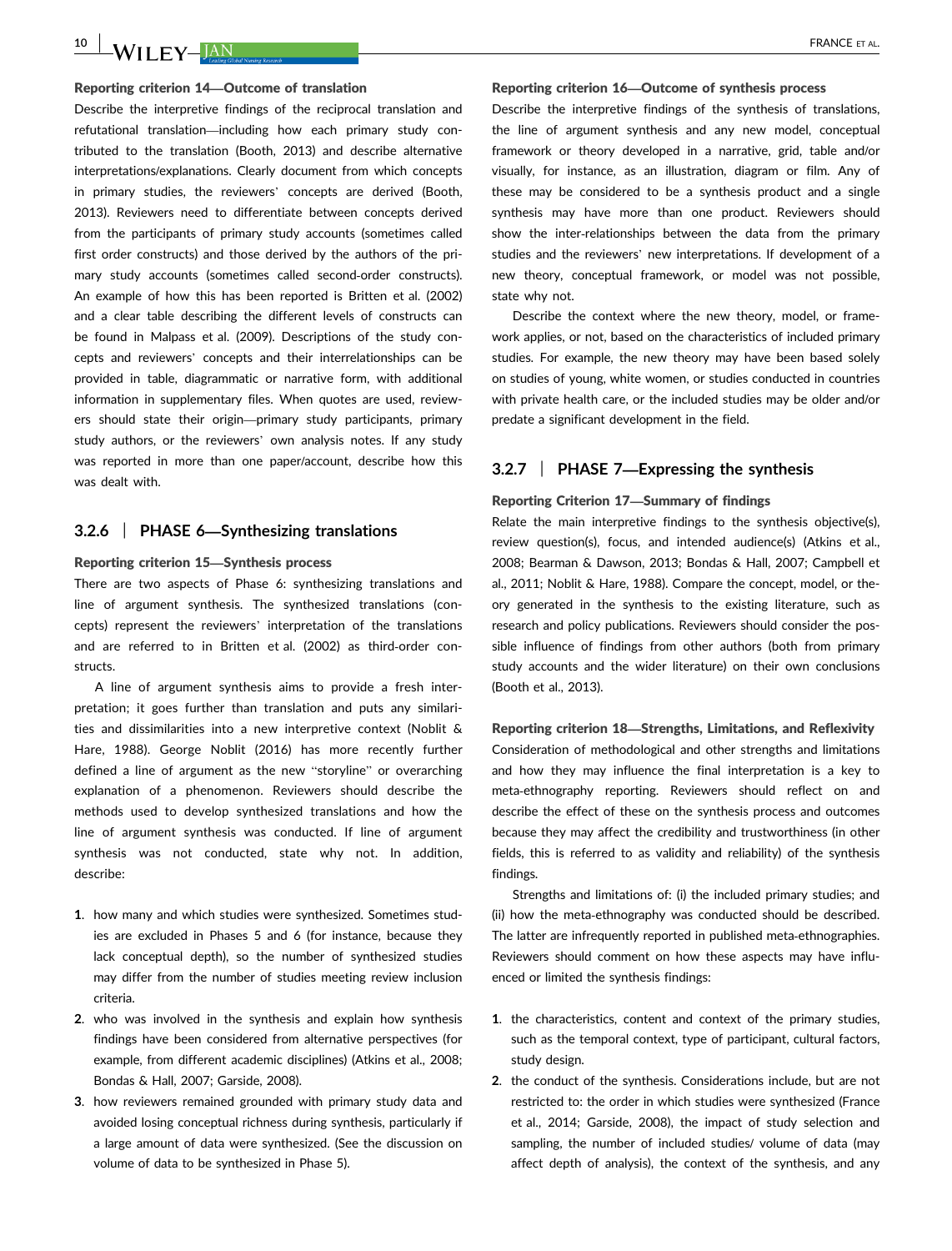modifications made to Noblit and Hare's (1988) original methodology.

Reflexivity—critically reflecting on the context of knowledge construction, especially the effect of the researcher on the research process—should include comment on how the reviewers influenced the interpretive process and synthesis findings (Walsh & Downe, 2005), for example:

- **1**. the reviewers' background, perspectives, and experience, such as, but not limited to, epistemological position(s), professional position(s) held, academic discipline, organisation(s), or professional bodies represented (Thorne et al., 2004);
- **2**. if the reviewers have a specific view, stance, or personal interest, for example, the reviewer's viewpoint on access to abortion care for a review about women's reproductive health care services.
- **3**. any influence of the funder of the meta‐ethnography;
- **4**. any conflicts of interests of the reviewers, that is, any factor, for example, financial, political, or organizational, which might influence the judgement of the reviewers when conducting the interpretation and synthesis.
- **5**. how each reviewer was involved and how their contribution to literature searching and screening, reading of studies, data extraction, translation, and synthesis may have influenced the interpretive process (Atkins et al., 2008; Bondas & Hall, 2007; Garside, 2008; Toye et al., 2014).

#### Reporting criterion 19**—**Recommendations and conclusions

Describe the implications of the synthesis findings for policy, practice, and/or theory. Policy and practice implicet al.ations were particularly important to eMERGe nonacademic and lay project advisors. Identify any areas where further primary or secondary research is needed.

## **3.3** | **Part 3: Extensions**

The first three extensions for reporting steps and processes that are not common to every meta‐ethnography are available as supplementary material to this paper.

# **4** | **DISCUSSION**

The eMERGe guidance is intended to increase transparency and completeness of reporting, making it easier for diverse stakeholders to judge the trustworthiness and credibility of meta‐ethnographies and also intended to make the findings more usable and useful to inform services and interventions, such as in health, social care, and education. The development of this guidance used methods following, but exceeding, good practice in developing reporting guidance (Moher et al., 2010) incorporating systematic literature reviews; consensus methods; and consultation with one of the two originators of meta‐ethnography, George Noblit. The team believe that the guidance is unusual among current reporting guidance in the extent to which it has involved lay people in all aspects of the development (France et al., 2015).

This guidance is not intended as a detailed guide in how to conduct a meta‐ethnography—some such publications exist (e.g., Atkins et al., 2008; Britten & Pope, 2012; Campbell et al., 2011; France et al., 2016; Malpass et al., 2009) and others from the eMERGe project are in preparation (see [http://emergeproject.org/publications/\)](http://emergeproject.org/publications/). The guidance is designed to raise the reporting quality of meta‐ethnographies and thus to assist those writing, reviewing, updating, and using meta‐ethnographies in making judgements about quality of meta‐ethnography conduct and output. It might also help users of qualitative evidence syntheses to recognize other forms of qualitative evidence synthesis mislabelled as a meta‐ethnography, a common occurrence (France et al., 2014). The guidance does, however, advance the methodology through its comprehensive analysis, interpretation and synthesis of methodological publications on meta‐ethnography, published since Noblit and Hare's original monograph, which underpin the reporting criteria and explanatory notes.

Some might argue that the guidance is overly prescriptive and detracts from the original purposes of meta-ethnography and, indeed, qualitative research. It is our view and that of others (Thorne, 2017) who conducting a meta-ethnography involves creative, interpretive, qualitative analysis methods; however, a creative and interpretive approach should not preclude describing clearly how the research was conducted and some guidance is required to avoid misuse or mislabelling of the methods (Thorne, 2015) and poor or misleading reporting. In this guidance, definitions and requirements have not been imposed arbitrarily, unnecessarily, or where consensus is lacking. Meta‐ethnography has been described as an advanced qualitative research methodology (Campbell et al., 2011; Finlayson & Dixon, 2008; Toye et al., 2014) probably reflecting its complexity as a methodology. Training materials to accompany this guidance including video clips and slides (available from [http://emergeproject.org/](http://emergeproject.org/resources) [resources](http://emergeproject.org/resources)) have been developed as part of the eMERGe project.

This guidance has been designed to have the flexibility to be applied to diverse reporting formats with differing publication requirements (for example, journal articles, reports, book chapters) and this explains why some standards, which apply only to certain formats, are included as "extensions" to the guidance. Publication requirements can limit manuscript length; therefore, reviewers might need to provide some data in an alternative format, such as online, to achieve full reporting.

Methodological developments in meta‐ethnography and in relevant qualitative evidence synthesis methodology generally will continue to occur. This guidance was created with an eye to accommodating these future developments which will be monitored through our discussion list: [www.jiscmail.ac.uk/META-ETHNOGRA](http://www.jiscmail.ac.uk/META-ETHNOGRAPHY) [PHY.](http://www.jiscmail.ac.uk/META-ETHNOGRAPHY) Future research will investigate the impact of the eMERGe reporting guidance, for example, by updating our earlier systematic review of meta-ethnography reporting practices (France et al., 2014), with a view to updating the guidance and we regard this guidance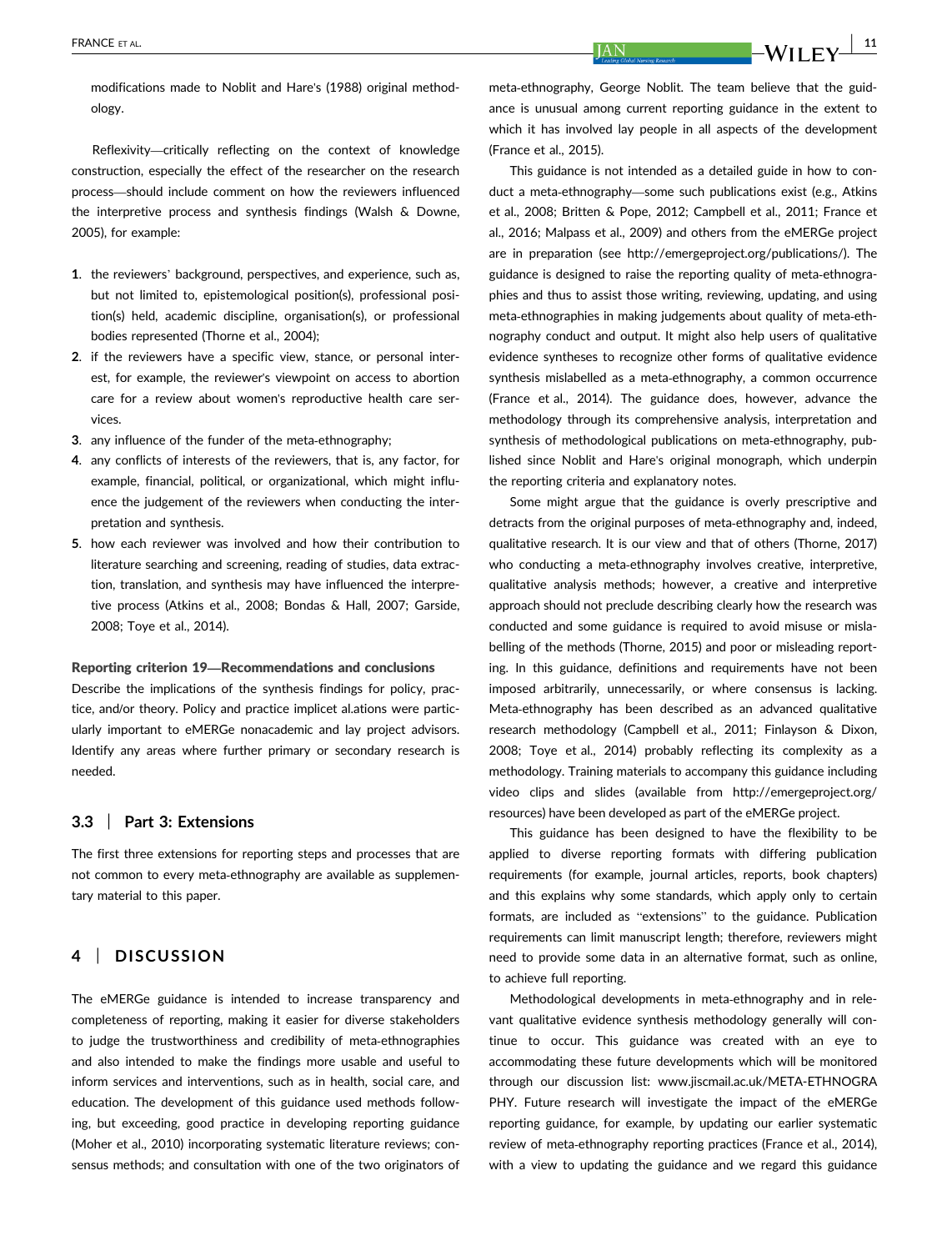as one baseline from which to track the evolution of meta‐ethnography.

## **5** | **CONCLUSION**

This guidance has been developed following a rigorous approach in line with and exceeding good practice in creating reporting guidance. It is intended to improve the clarity and completeness of reporting of meta‐ethnographies to facilitate use of their findings to inform the design and delivery of services and interventions in health, social care, and other fields. Qualitative data are essential for conveying people's (e.g., patients, carers, clinicians) experiences and understanding social processes and it is important that they contribute to the evidence base. Meta‐ethnography is an evolving qualitative evidence synthesis methodology with huge potential to contribute evidence for policy and practice. In future, changes to the guidance might be required to encompass methodological advances and accommodate changes identified after evaluation of the impact of the guidance.

#### **ACKNOWLEDGEMENTS**

We warmly thank the members of our project advisory group: Geoff Allan, Marjory Barton, Ian Gallagher, Anne Ward, Lorna Neill, Gordon Snedden, Veronica Saunders (lay members), Andrew Booth, Nicky Britten, Rona Campbell, Margaret Cargo, Kate Flemming, Ruth Garside, Claire Glenton, Karin Hannes, Angela Harden, Gina Higginbottom, Christine Johnstone, Simon Lewin, George W. Noblit, Sandy Oliver, Cathy Pope, Karen Ritchie, James Thomas, Meredith Vanstone, and Geoff Wong (academic, other experts, and professional end-users); and Sheena Blair, independent chair of the advisory group; Kevin Swingler, Steve Boulton, the participants in the Delphi, and our funder the National Institute of Health Research (NIHR).

## **CONFLICT OF INTEREST**

Catherine Pope is an author of the book Pope C, Mays N, Popay J. Synthesizing qualitative and quantitative health evidence: a guide to methods. Buckingham: Open University Press 2007 which discusses meta‐ethnography; she receives royalties from this. Jane Noyes is a Journal of Advanced Nursing Editor. She was recused from the Journal of Advanced Nursing management of this paper. No conflict of interest has been declared by the remaining author(s).

#### **AUTHORS CONTRIBUTIONS**

All authors have agreed on the final version and meet at least one of the following criteria [recommended by the ICMJE ([http://](http://www.icmje.org/recommendations/) [www.icmje.org/recommendations/](http://www.icmje.org/recommendations/))]:

• substantial contributions to conception and design, acquisition of data, or analysis and interpretation of data;

• drafting the article or revising it critically for important intellectual content.

## **REFERENCES**

- Atkins, S., Lewin, S., Smith, H., Engel, M., Fretheim, A., & Volmink, J. (2008). Conducting a meta‐ethnography of qualitative literature: Lessons learnt. *BMC Medical Research Methodology*, *8*, 21.
- Barnett-Page, E., & Thomas, J. (2009). Methods for the synthesis of qualitative research: A critical review. *BMC Medical Research Methodology*, *9*(1), 59.
- Bearman, M., & Dawson, P. (2013). Qualitative synthesis and systematic review in health professions education. *Medical Education*, *47*(3), 252–260.
- Beck, C. T. (2009). Metasynthesis: A goldmine for evidence‐based practice. *AORN Journal*, *90*(5), 701-2–705-10.
- Bondas, T., & Hall, E. O. (2007). Challenges in approaching metasynthesis research. *Qualitative Health Research*, *17*(1), 113–121.
- Booth, A. (2006). "Brimful of STARLITE": Toward standards for reporting literature searches. *J Med Libr Assoc*, *94*(4), 421–429, e205.
- Booth, A. (2013). *Acknowledging a dual heritage for qualitative evidence synthesis: Harnessing the qualitative research and systematic review research traditions*. Sheffield: PhD University of Sheffield.
- Booth, A., Carroll, C., Ilott, I., Low, L. L., & Cooper, K. (2013). Desperately seeking dissonance: Identifying the disconfirming case in qualitative evidence synthesis. *Qualitative Health Research*, *23*(1), 126–141.
- Booth, A., Noyes, J., Flemming, K., Gerhardus, A., Wahlster, P., Van Der Wilt, G., ... Rehfuess E. (2016). Guidance on choosing qualitative evidence synthesis methods for use in health technology assessments of complex interventions. INTEGRATE-HTA.
- Britten, N., Campbell, R., Pope, C., Donovan, J., Morgan, M., & Pill, R. (2002). Using meta ethnography to synthesise qualitative research: A worked example. *Journal of Health Services & Research Policy*, *7*(4), 209–215.
- Britten, N., & Pope, C. (2012) *Medicine taking for asthma: A worked example of meta-ethnography (Chapter 3)*. (K. Hannes & C Lockwood eds.) (pp. 41–58). Chichester: Wiley-Blackwell BMJ Books.
- Campbell, R., Pound, P., Morgan, M., Daker-White, G., Britten, N., Pill, R., … Donovan, J. (2011). Evaluating meta‐ethnography: Systematic analysis and synthesis of qualitative research. *Health Technology Assessment*, *15*(43), 1–164.
- Campbell, R., Pound, P., Pope, C., Britten, N., Pill, R., Morgan, M., & Donovan, J. (2003). Evaluating meta‐ethnography: A synthesis of qualitative research on lay experiences of diabetes and diabetes care. *Social Science and Medicine*, *56*(4), 671–684.
- Carroll, C. (2017). Qualitative evidence synthesis to improve implementation of clinical guidelines. *BMJ*, *356*, j80.
- Cunningham, M., France, E.F., Ring, N., Uny, I., Duncan, E.A.S., Roberts, R.J., & Noyes, J. (2018) 13/114/60. Developing a reporting guideline to improve meta‐ethnography in health research: The eMERGe mixed‐methods study. *Health Services and Delivery Research Journal* (in press).
- Dixon-Woods, M., Booth, A., & Sutton, A. J. (2007). Synthesizing qualitative research: A review of published reports. *Qualitative Research*, *7* (3), 375–422.
- Dixon-Woods, M., Cavers, D., Agarwal, S., Annandale, E., Arthur, A., Harvey, J., … Sutton, A. J. (2006). Conducting a critical interpretive synthesis of the literature on access to healthcare by vulnerable groups. *BMC Medical Research Methodology*, *6*, 35.
- Doyle, L. H. (2003). Synthesis through meta‐ethnography: Paradoxes, enhancements and possibilities. *Qualitative Research*, *3*(3), 321–344.
- Erasmus, E. (2014). The use of street‐level bureaucracy theory in health policy analysis in low‐ and middle‐income countries: A meta‐ethnographic synthesis. *Health Policy Plan*, *29*(Suppl 3), iii70–iii78.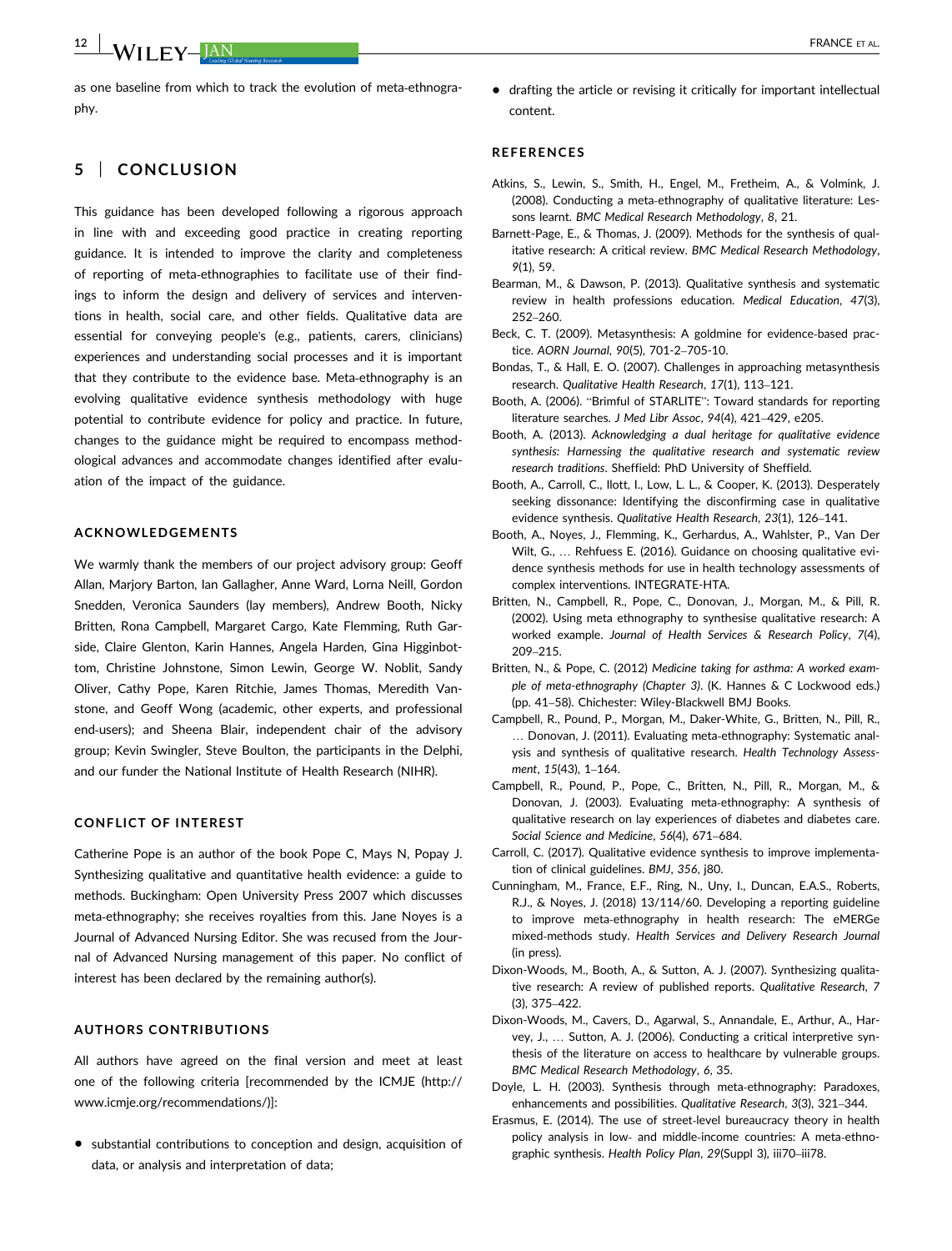Finfgeld-Connett, D. (2014). Metasynthesis findings: Potential versus reality. *Qualitative Health Research*, *24*(11), 1581–1591.

- Finfgeld-Connett, D., & Johnson, E. D. (2013). Literature search strategies for conducting knowledge‐building and theory‐generating qualitative systematic reviews. *Journal of Advanced Nursing*, *69*(1), 194–204.
- Finlayson, K. W., & Dixon, A. (2008). Qualitative meta‐synthesis: A guide for the novice. *Nurse Researcher*, *15*(2), 59–71.
- Flemming, K., Booth, A., Hannes, K., Cargo, M., & Noyes, J. (2018). Cochrane Qualitative and Implementation Methods Group guidance series – Paper 6: Reporting guidelines for qualitative, implementation and process evaluation evidence syntheses. *Journal of Clinical Epidemiology*, *97*, 79–85.
- France, E. F., Ring, N., Noyes, J., Maxwell, M., Jepson, R., Duncan, E., … Uny, I. (2015). Protocol‐developing meta‐ethnography reporting guidelines (eMERGe). *BMC Medical Research Methodology*, *15*(1), 103.
- France, E. F., Ring, N., Thomas, R., Noyes, J., Maxwell, M., & Jepson, R. (2014). A methodological systematic review of what's wrong with meta‐ethnography reporting. *BMC Medical Research Methodology*, *14*  $(1)$ , 119
- France, E. F., Wells, M., Lang, H., & Williams, B. (2016). Why, when and how to update a meta‐ethnography qualitative synthesis. *Systematic Reviews*, *5*(1), 44.
- Garside, R. (2008). *A Comparison of methods for the systematic review of qualitative research: Two examples using meta-ethnography and metastudy*. Exeter: PhD University of Exeter.
- Glenton, C., & Lewin, S. (2016b) Using evidence from qualitative research to develop WHO guidelines (Chapter 15). In World Health Organization (Ed.), *WHO Handbook for guideline development* (2nd ed.). Geneva: WHO.
- Glenton, C., Lewin, S., & Gulmezoglu, A. M. (2016a). Expanding the evidence base for global recommendations on health systems: Strengths and challenges of the OptimizeMNH guidance process. *Implementation Science*, *11*(1), 98.
- Gulmezoglu, A. M., Chandler, J., Shepperd, S., & Pantoja, T. (2013). Reviews of qualitative evidence: A new milestone for Cochrane. *Cochrane Database Systematic Review*, *11*(11), ED000073.
- Hannes, K., & Macaitis, K. (2012). A move to more systematic and transparent approaches in qualitative evidence synthesis: Update on a review of published papers. *Qualitative Research*, *12*(4), 402–442.
- Kangasniemi, M., Lansimies-Antikainen, H., Halkoaho, A., & Pietila, A. M. (2012). Examination of the phases of metasynthesis: A study on patients' duties as an example. *Professioni Infermieristiche*, *65*(1), 55– 60.
- Kinn, L. G., Holgersen, H., Ekeland, T. J., & Davidson, L. (2013). Metasynthesis and bricolage: an artistic exercise of creating a collage of meaning. *Qualitative Health Research*, *23*(9), 1285–1292.
- Lewin, S., Glenton, C., Munthe-Kaas, H., Carlsen, B., Colvin, C. J., Gulmezoglu, M., … Rashidian, A. (2015). Using qualitative evidence in decision making for health and social interventions: An approach to assess confidence in findings from qualitative evidence syntheses (GRADE‐CERQual). *PLoS Medicine*, *12*(10), e1001895.
- Linstone, H. A. T., & Turoff, M. (2002). The delphi method: Techniques and applications. *Technometrics*, *18*, 363.
- Malpass, A., Shaw, A., Sharp, D., Walter, F., Feder, G., Ridd, M., & Kessler, D. (2009). "Medication career" or "moral career"? The two sides of managing antidepressants: A meta‐ethnography of patients' experience of antidepressants. *Social Science and Medicine*, *68*(1), 154–168.
- Moher, D., Liberati, A., Tetzlaff, J., Altman, D. G., & Group, P. (2009). Preferred reporting items for systematic reviews and meta‐analyses: The PRISMA statement. *PLoS Medicine*, *6*(7), e1000097.
- Moher, D., Schulz, K. F., Simera, I., & Altman, D. G. (2010). Guidance for developers of health research reporting guidelines. *PLoS Medicine*, *7* (2), e1000217.
- Noblit, G.W. (2016) How qualitative (or interpretive or critical) is qualitative synthesis and what we can do about this? In A public

lecture by Professor George W. Noblit, University of North Carolina at Chapel Hill Vol. 2018. Edinburgh. Retrieved from [http://](http://emergeproject.org/wp-content/uploads/2016/09/How-qualitative.pdf) [emergeproject.org/wp-content/uploads/2016/09/How-qualitative.](http://emergeproject.org/wp-content/uploads/2016/09/How-qualitative.pdf) [pdf.](http://emergeproject.org/wp-content/uploads/2016/09/How-qualitative.pdf)

- Noblit, G. W., & Hare, R. D. (1988). *Meta-ethnography: Synthesizing qualitative studies*. California: Sage Publications.
- Noyes, J., Booth, A., Flemming, K., Garside, R., Harden, A., Lewin, S., … Thomas, J. (2018). Cochrane Qualitative and Implementation Methods Group guidance series‐paper 3: Methods for assessing methodological limitations, data extraction and synthesis and confidence in synthesized qualitative findings. *Journal of Clinical Epidemiology*, *97*, 49–58.
- Noyes, J., & Lewin, S. (2011) Chapter 6: Supplemental guidance on selecting a method of qualitative evidence synthesis and integrating qualitative evidence with cochrane intervention reviews. In J. Noyes, A. Booth, K. Hannes, A. Harden, J. Harris, S. Lewin & C. Lockwood (Eds.), *Supplementary guidance for inclusion of qualitative research in Cochrane systematic reviews of interventions. Version 1 (updated August 2011)*. Cochrane Collaboration Qualitative Methods Group. Available from: http://cqrmg.cochrane.org/supplemental-handbook-guidance
- Nunes, V., Neilson, J., O'Flynn, N., Calvert, N., Kuntze, S., Smithson, H., … Crome, P. (2009) *Clinical guidelines and evidence review for medicines adherence: Involving patients in decisions about prescribed medicines and supporting adherence* (Vol. *CG76*). London: National Collaborating Centre for Primary Care and Royal College of General Practitioners.
- Paterson, B.L. (2011) "It Looks Great but How do I know if it Fits?": An Introduction to Meta-Synthesis Research. In J. Barroso & M. Sandelowski (Eds.), *Synthesizing qualitative research* (pp. 1–20). Hoboken, NJ: John Wiley & Sons, Ltd.
- Pearson, A., Wiechula, R., Court, A., & Lockwood, C. (2005). The JBI model of evidence‐based healthcare. *International Journal of Evidence‐ Based Healthcare*, *3*(8), 207–215.
- Plint, A. C., Moher, D., Morrison, D., Schulz, K., Altman, D.G., HillC., & GabouryI. (2006). Does the CONSORT checklist improve the quality of reports of randomised controlled trials? A systematic review. *Medical Journal of Australia*, *185*(5), 263.
- Pound, P., Britten, N., Morgan, M., Yardley, L., Pope, C., Daker-White, G., & Campbell, R. (2005). Resisting medicines: A synthesis of qualitative studies of medicine taking. *Social Science and Medicine*, *61*(1), 133– 155.
- Ring, N., Jepson, R., Hoskins, G., Wilson, C., Pinnock, H., Sheikh, A., & Wyke, S. (2011a). Understanding what helps or hinders asthma action plan use: A systematic review and synthesis of the qualitative literature. *Patient Education and Counseling*, *85*(2), e131– e143.
- Ring, N., Jepson, R., & Ritchie, K. (2011b). Methods of synthesizing qualitative research studies for health technology assessment. *International Journal of Technology Assessment in Health Care*, *27*(4), 384– 390.
- Rycroft-Malone, J., & Burton, C.R. (2015) The synthesis of qualitative data (Chapter 8). In D. A. Richards & I. R. Hallberg (eds.), *Complex interventions in health: An overview of research methods*. Abingdon: Routledge.
- Suri, H., & Clarke, D. (2009). Advancements in research synthesis methods: From a methodologically inclusive perspective. *Review of Educational Research*, *79*(1), 395–430.
- Thorne, S. E. (2015). Qualitative metasynthesis: A technical exercise or a source of new knowledge? *Psycho‐Oncology*, *24*(11), 1347–1348.
- Thorne, S. (2017). Metasynthetic madness: What kind of monster have we created? *Qualitative Health Research*, *27*(1), 3–7.
- Thorne, S., Jensen, L., Kearney, M. H., Noblit, G., & Sandelowski, M. (2004). Qualitative metasynthesis: Reflections on methodological orientation and ideological agenda. *Qualitative Health Research*, *14*(10), 1342–1365.